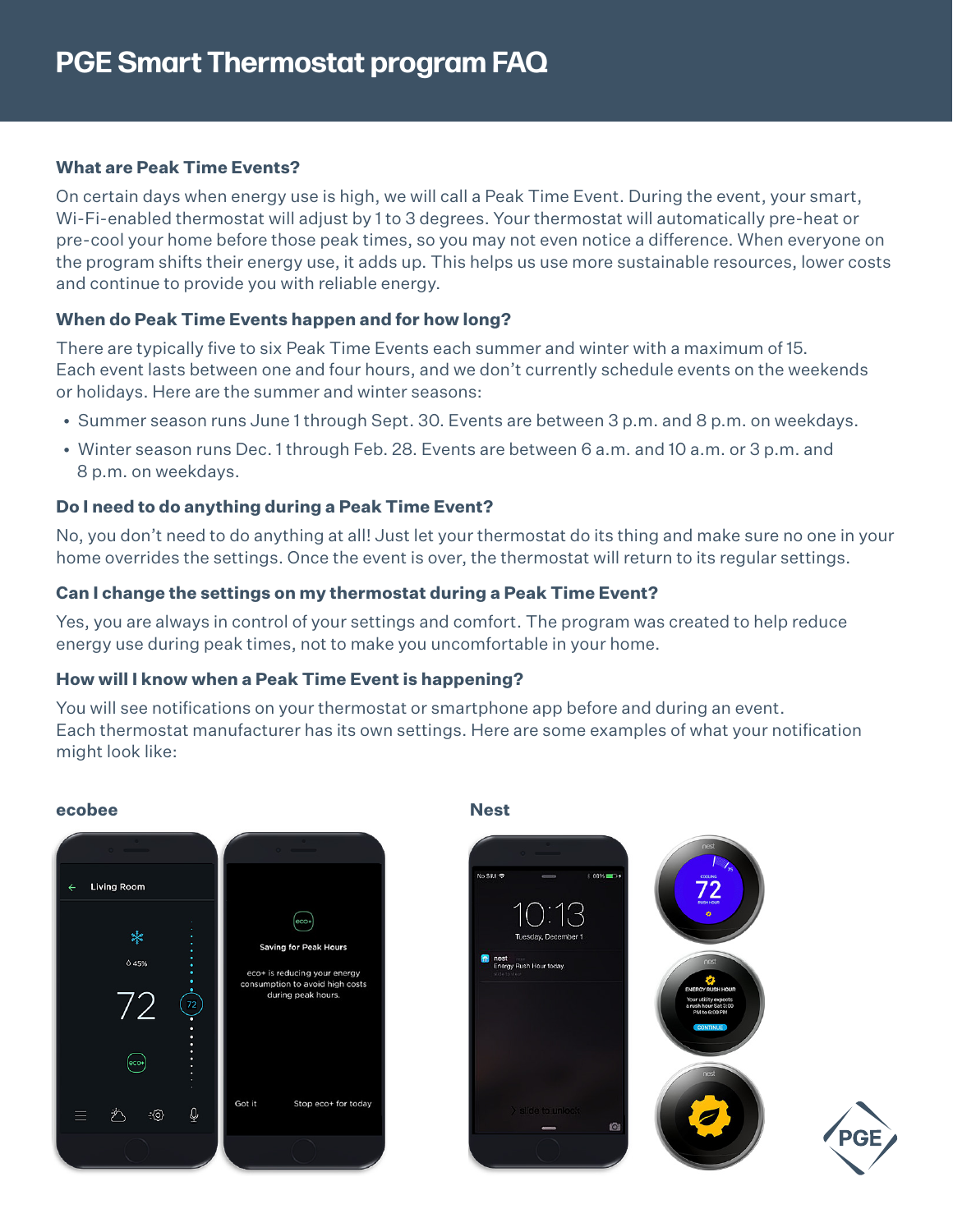#### **Honeywell**



# **What if I get too hot or cold during a Peak Time Event?**

You're always in control and can change your thermostat setting at any time. Just adjust your thermostat during the event and follow the prompts to stop participating. To earn your program rewards, make sure to participate in at least 50% of the event hours during summer and winter. For tips on staying cool in the summer and warm in the winter, check out our **[seasonal energy saving tips](https://portlandgeneral.com/save-money/save-money-home/high-bill-help)**.

# **Who do I talk to if I'm having issues with my thermostat or need help with my settings?**

You can reach your thermostat manufacturer's customer service team at these numbers:

- Nest: 855-469-6378
- Ecobee: 877-932-6233
- Honeywell Home: 800-633-3991

# **I had my air conditioning turned off all summer. Why doesn't that count toward my seasonal participation?**

Thank you for your efforts to reduce energy! If your heating and cooling system is turned off during a Peak Time Event, your thermostat cannot automatically adjust, and we cannot use those event hours toward your [participation reward.](https://connectedsavings.com/pge-terms-conditions)

# **Do I get an enrollment or seasonal participation reward?**

- If you enrolled with a thermostat you already owned, you will receive a \$25 bill credit for enrolling (after we screen for eligibility) and a \$25 credit for each season you participate in 50% or more of the event hours for which you were eligible.
- If you enrolled through the PGE Marketplace, you received a \$25 rebate on the purchase of your thermostat. You will also receive a \$25 credit for each season you participate in 50% or more of the event hours for which you were eligible.
- If you received a free or discounted thermostat installed in your home by PGE, you have already received your reward and are not eligible for seasonal participation rewards.

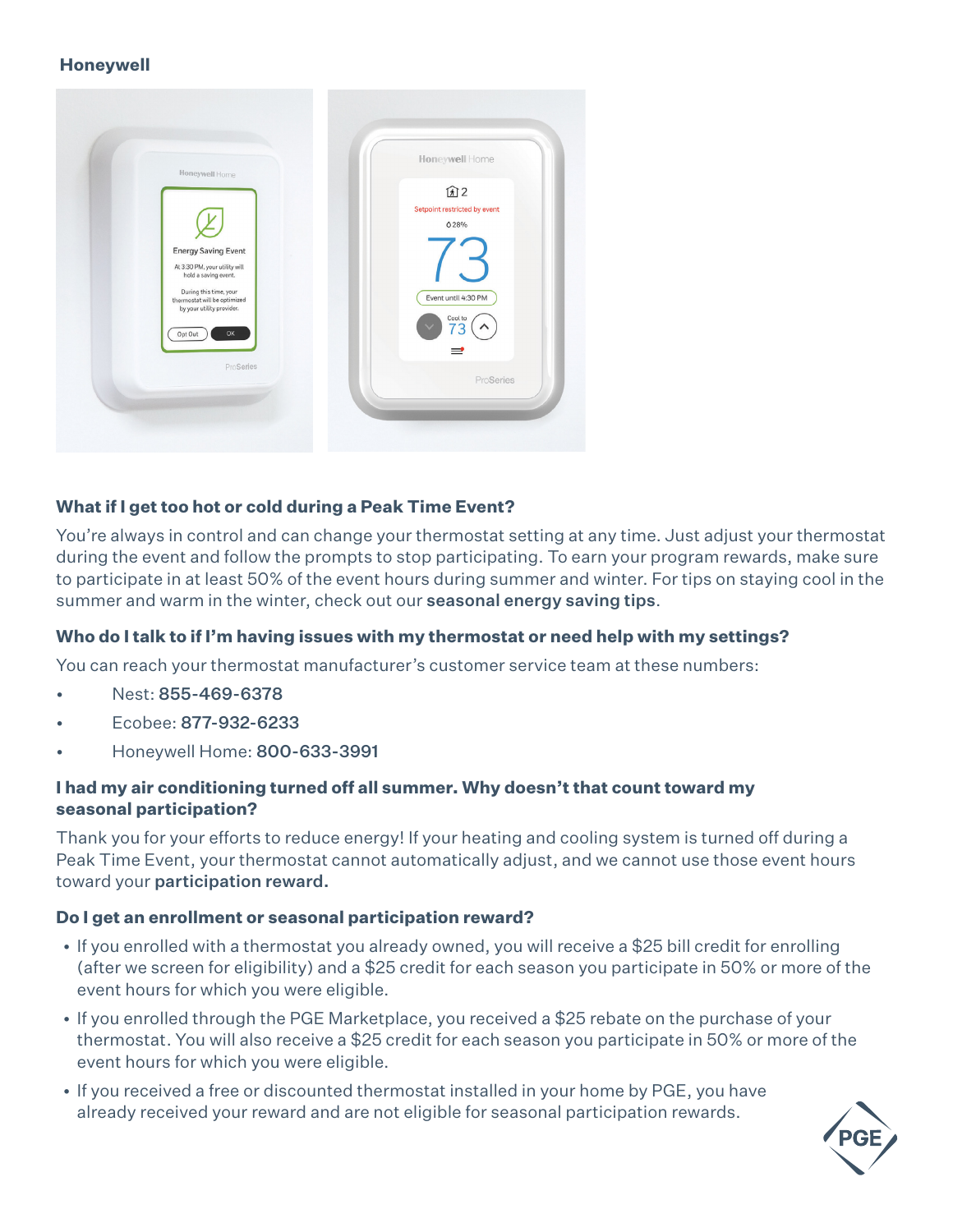# **For customers who receive a seasonal reward who purchased their own thermostat**

#### **When will I get my seasonal participation reward?**

Seasonal rewards (for customers who did not have a smart thermostat installed by PGE) will be applied to your electric bill as a credit the month after the season ends. Winter season runs December through February and participants who qualify for a reward should receive one on their March bill. Summer season runs June through September and participants who qualify should receive their credit on their October bill.

#### **I didn't get my seasonal reward. What do I do?**

Give us a call at 503-228-6322 or email us at [thermostats@pgn.com](mailto:thermostats@pgn.com).

#### **How long does it take for my enrollment to be processed?**

Please allow up to six weeks for us to process your enrollment request. We may need to reach out to you to verify your heating or cooling system and make sure you are eligible for the program. If you enrolled through the PGE Marketplace, your enrollment is complete when you install the thermostat.

# **For customers who received a free/discounted professionally installed smart thermostat**

#### **I received an installed thermostat through PGE. Do I earn seasonal rewards?**

Since you received the upfront reward of a free or discounted and installed smart thermostat, you won't receive the seasonal rewards, but you'll still be making a difference in Oregon's clean energy future.

#### **How long do I have to participate in the program if I received a free or discounted installed smart thermostat?**

You need to participate in 50% or more of the Peak Time Event hours during the seasons you are eligible for five years.

# **What happens if I don't participate in 50% of Peak Time Event hours for five years?**

According to the [terms and conditions](https://portlandgeneral.com/thermostatinstallterms) of the installation program, PGE may charge you a percentage of the installed cost of the thermostat you received. This is calculated based on how long you were able to participate in the program. If you have questions about this, please contact **[thermostats@pgn.com](mailto:thermostats@pgn.com)**.